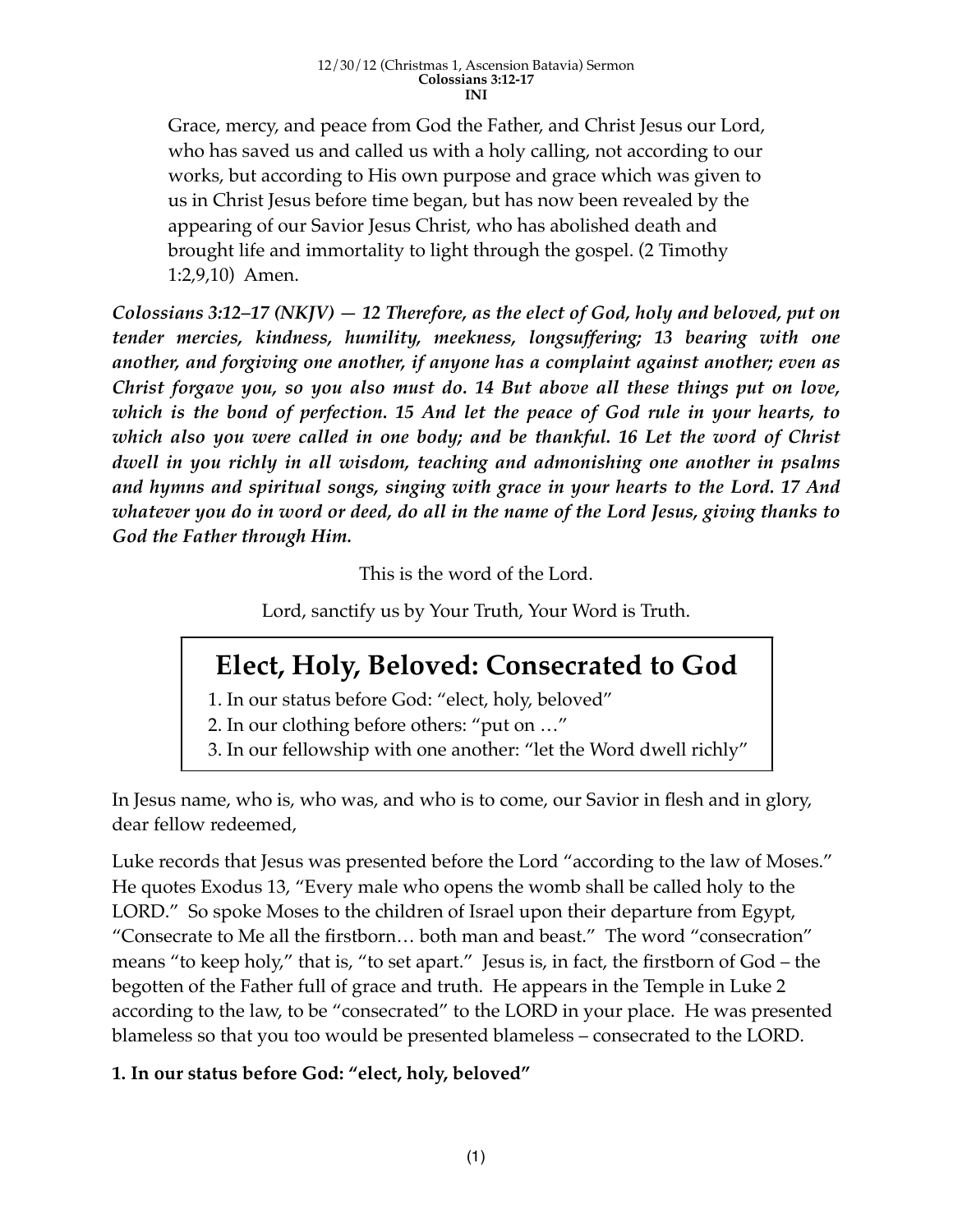### 12/30/12 (Christmas 1, Ascension Batavia) Sermon **Colossians 3:12-17 INI**

As our text says, this is your status: elect, holy, beloved.

When the LORD records this ordinance of consecration in Exodus 13 He uses it as a reminder. It is to remind Israel both of what has happened and what will happen. Just one chapter earlier, Exodus 12 records the Tenth Plague and the Passover. This Law of the first born is immersed in the context of the Passover. If you remember, the festival of the Passover was to be a perpetual reminder of how the LORD delivered His people from Egypt. He did so by striking down the first born of those who stood against Him, both man and beast.

Who among us should be spared? Who among us has truly been consecrated to the LORD. As we look through our text, who has done the things asked for? The LORD calls for kindness not just toward those who are kind to us, but toward those who hate us and do evil to us. The LORD calls for patience not just when we are stress free, but when we are most strained and most tired. The LORD calls for love and forgiveness not just toward those who accidentally bump into you, He calls for forgiveness toward those with whom you rightly have a complaint against. He calls for love toward those who intentionally wrong you, however they might "bump into you." If such things are the meaning of to holy, then who can claim to be consecrated to the LORD? Who can claim to be set apart from sin?

On the basis of our lives and works, no one can claim such a title as holy to the LORD. God alone is holy. We, like the Egyptians, deserve the tenth plague. We deserve to lose what we consider most precious to us. We deserve to lose our own life, separated from God, and consecrated to hell.

However recall the meaning of the consecration of the first born. It was a reminder of the Passover. Recall this sacrificial event … a Lamb, unblemished, a male of the first year. … its blood on the doorpost … the LORD "passes over." Notice: the firstborn animal is consecrated, set apart for death, so that the first born son is consecrated, set apart for life. *Exodus 13:15 — 15 …Therefore I sacrifice to the Lord all males (of the flock) that open the womb, but all the firstborn of my sons I redeem.'*

What a picture! The event we consider today where our Lord is presented before the LORD is really the fulfillment of what was spoken in Exodus 13. Jesus is the firstborn of God, the most precious. He is both our consecration in life and our sacrifice in death. He is both set apart in all He has done as the firstborn, and He is also the Lamb who was slain, whose blood covers us. His blood covers us as the LORD "passes over" the judgment we deserve. Behold the Lamb of God who takes away the sin of the world!

This is why your consecration has nothing to do with you at all. It is a status given by God, not achieved by man. Notice these are all given in a passive sense – **"as the elect of God, holy, and beloved"**. You are **"elect"** because you are chosen by God, saved by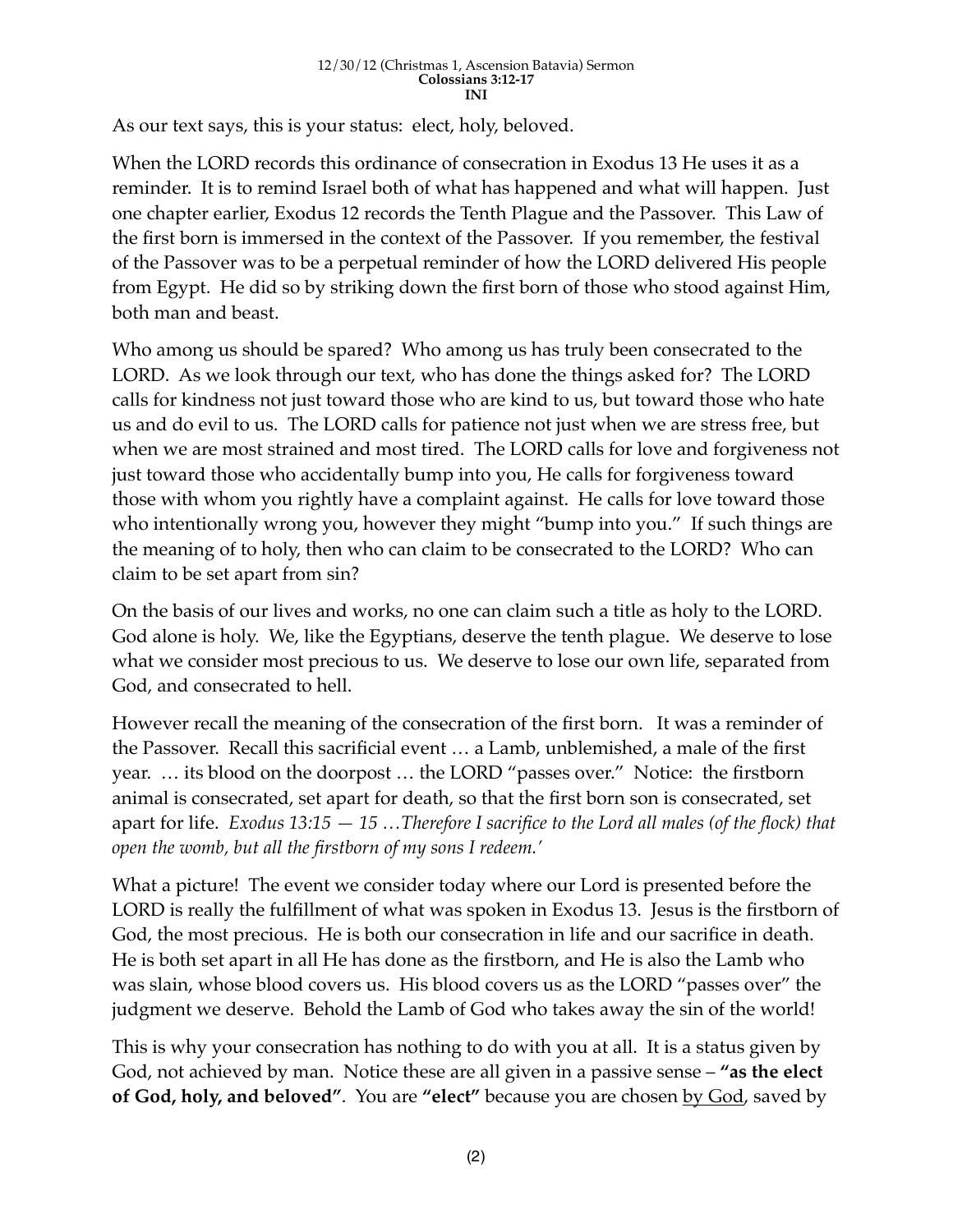His grace in Christ. You are "holy" because you are set apart by God, called to be saints not by our works, but by the His work of faith. You are **"beloved"** because you are loved by God. "We love Him, because He first loved us." **"Elect, holy, and beloved"** is your status. You are consecrated because God has declared it to be so on account of the perfect presentation of His Son.

Your status: Consecrated to God.

### **2. In our clothing before others: "put on …"**

The law of the first born was to be a reminder of God's salvation. *Exodus 13:14 — 14 So it shall be, when your son asks you in time to come, saying, 'What is this?' that you shall say to him, 'By strength of hand the Lord brought us out of Egypt, out of the house of bondage.*

Once slaves, the Israelites now were free. They had been delivered from "the house of bondage." This law of consecration can be our reminder too. Redemption means you that you have been bought back. You are no longer a slave to sin. You "elect, holy, and beloved." You are God's own possession. Your whole life has been set apart from sin and dedicated to God alone.

Our status becomes our standard. Christ in us becomes Christ on us. *12 … put on tender mercies, kindness, humility, meekness, longsuffering.* Literally, "be clothed with." This emerges out of earlier verses. *Colossians 3:1 — 1 If then you were raised with Christ, seek those things which are above, where Christ is, sitting at the right hand of God. … 3 For you died, and your life is hidden with Christ in God. … 9 Do not lie to one another, since you have put off the old man with his deeds, 10 and have put on the new man who is renewed in knowledge according to the image of Him who created him,*

Our status becomes our standard. But make no mistake, our status is not determined by our standard of living. This status does not change anymore than Christ has changed. Where our struggle lies is in living out the life we've been given. Our flesh clings to us, always trying to lure us back to that old way, the way of selfishness. So often we forget that we belong to God. We sometimes forget that our life is not in these earthly thoughts, but on things above. We have died with Christ so that our sinful flesh has been crucified and buried. In Christ we are now alive, resurrected and clothed with a new man who lives according to the image of our Lord. Our consecration is to let the hidden become known. We wear Christ.

As elect, as holy, as beloved in Christ – we wear tender mercies. We follow Christ who had that deep seeded compassion for those who are less fortunate. The Greek word is: "splanchna." So often Jesus was "moved with compassion." The "splanchna" is a deep, internal concern, where you are truly moved inwardly for the needs of others. We wear patience – not just when we are stress free, but when we are most strained and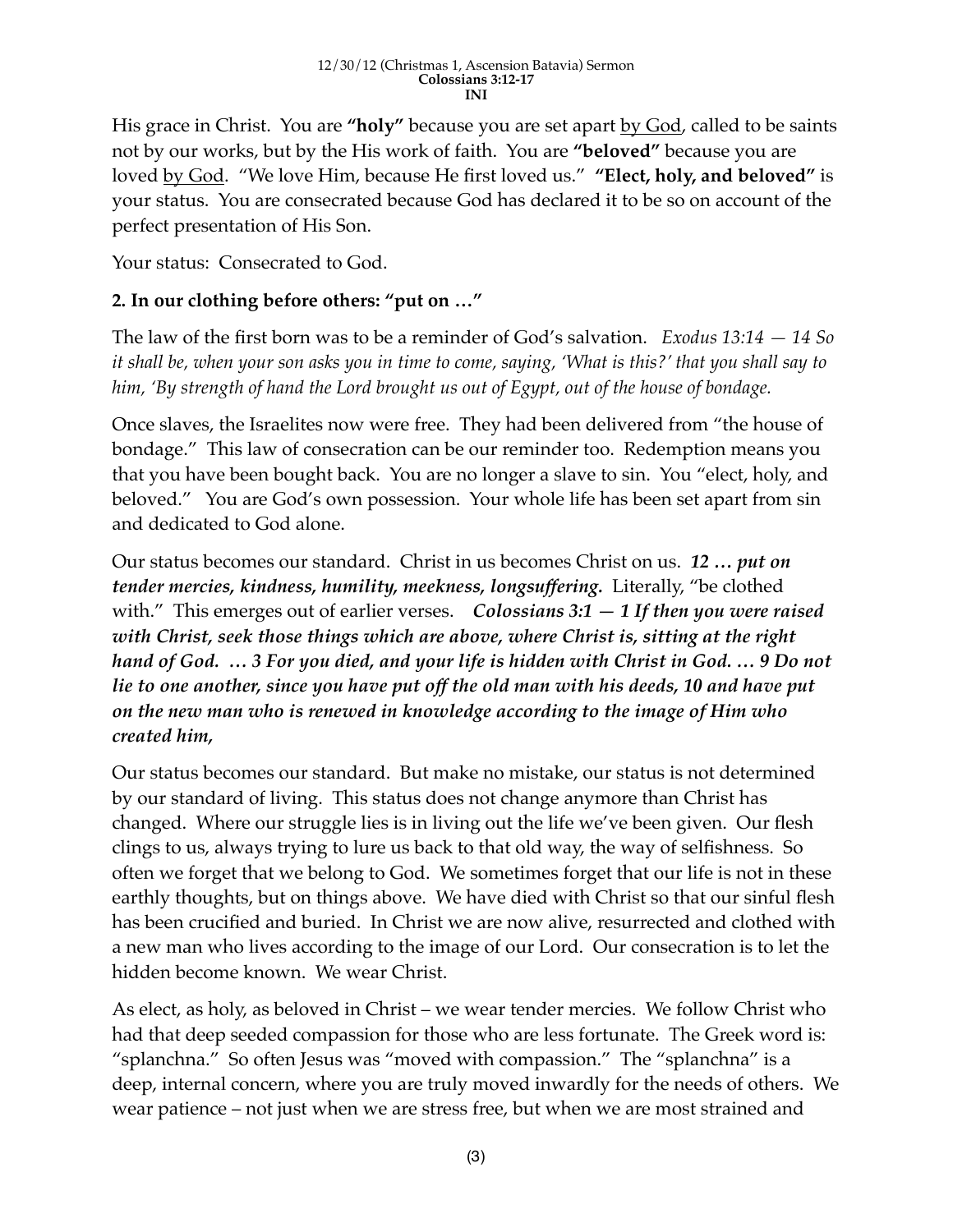most tired. We take a deep breath and remember our Lord who in the Garden of Gethesmene, blood dripping down His face, when He found His disciples sleeping, did not cast them off and leave His mission, but endeavored to go on before them, on their behalf, to patiently bear my sins. So even when others intentionally wrong you, bump into you on purpose, or outright steal from you, as elect of God, put on the new man; wear your status as your standard. You are consecrated to the LORD.

# **3. In our fellowship with one another: "let the Word dwell richly"**

The salvation of Israel from Egypt was a unified event. The massive company of Israel went out together, as one people. What had God given them to keep them united? Concerning this law of the firstborn we read, *Exodus 13:16 — 16 It shall be as a sign on your hand and as frontlets between your eyes, for by strength of hand the Lord brought us out of Egypt.*" The instructions of Moses were to be as a sign before the eyes of Israel so that generation after generation they would remember the grace of the LORD their God who saved them from Egypt and gave them the promised land of Canaan. It was the Word that led them; it was the Word that dwelt among them.

The Word was what truly united Israel into this fellowship. So also with us.The Word of Christ keeps us in the rhythm of true worship and fellowship.

# *16 Let the word of Christ dwell in you richly in all wisdom, teaching and admonishing one another in psalms and hymns and spiritual songs, singing with grace in your hearts to the Lord.*

The true rhythm of fellowship and worship always begin with God. Anything that begins down here with us is man made. Any work or praise that we invent falls short of finding the place where God dwells. Only the Word can come from above to draw us into the fellowship of Christ.

In Greek the word "in" most basically means "in a certain area." The phrase "let the Word dwell in you" could better be translated "let the Word dwell among you." Because notice the whole context is about fellowship activities. v.15 "you were called to one body." v.16 "teaching," "admonishing," "singing psalms, hymns, and spiritual songs." This is the presence of Christ Jesus dwelling among us. He speaks; we respond.

Outward membership means nothing if the Word is not dwelling among us. We have been called to "one body." That means we should be consecrated as one people, following one source of teaching, being guided according to one source of peace. We should be drawn here regularly – teaching, singing, praising together with the body of Christ.